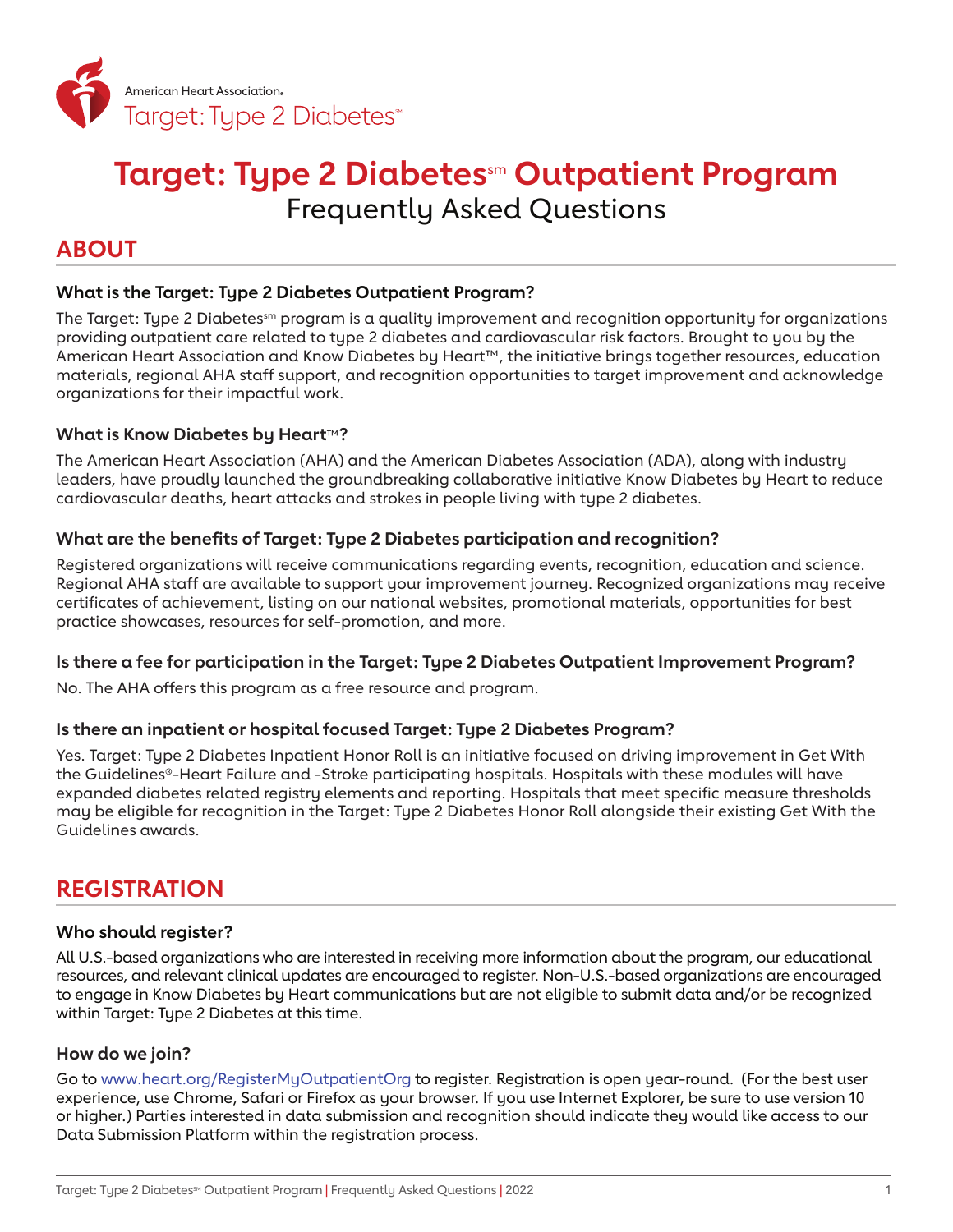# **REGISTRATION** *continued*

# **What information do I need to register?**

- Your organization's contact information
- Your organization's total adult (18-85 years) patient population count
- Your organization's total adult patients (18-85 years) that are a race other than white and/or identify as Hispanic or Latino ethnicity
- The total number of clinic locations in your health system. *Note: You may register each of your health center locations individually or as a single system overall.*
- Your organization's characteristics, such as multi-specialty, Federally Qualified Health Center, etc.

# **My organization registered for Target: Type 2 Diabetes last year. Do I need to re-register to submit data this year?**

No. Registration for Target: Type 2 Diabetes is required only one time per organization. You can go straight into the data platform and log in using your existing user credentials to start your new data submission.

# **RECOGNITION**

## **Who is eligible for recognition?**

At this time, only U.S.-based healthcare organizations that are directly diagnosing and treating patients with diabetes, including prescribing and managing medications, can qualify for the Target: Type 2 Diabetes Outpatient Recognition Program.

## **What are the recognition award levels?**

Target: Type 2 Diabetes Outpatient Recognition has two levels of recognition available to registered, eligible organizations. All data for recognition must be received in the data submission platform for eligibility.

## *Participant Award:*

Recognizes organizations who complete the data submission process inclusive of:

- Organizational information inclusive of a commitment to participate/improve and attestations that your organization diagnoses and treats patients with diabetes and that your responses are complete and accurate.
- Summary numerator/denominator data on the following measures for the previous calendar year:

#### **Required for all:**

Diabetes: Hemoglobin A1c (HbA1c) Poor Control (>9%) (NQF 0059/MIPS #1)

#### **AND one of the following two CVD related measures:**

- − Statin Therapy for the Prevention and Treatment of Cardiovascular Disease (MIPS #438)
- − Controlling High Blood Pressure (MIPS #236)

#### *Gold Achievement Award:*

Recognizes organizations who achieve a Participant Award **and** meet specified thresholds for each clinical measure the site wishes to submit.

#### **Required for all:**

Annual rate of 25% or less for HbA1c Poor Control (>9%) based on NQF 0059/MIPS #1

#### **AND one of the following two CVD related measures:**

- − Annual rate of 70% or greater for appropriate statin therapy based on MIPS #438
- − Annual rate of 70% or greater for blood pressure control based on MIPS #236